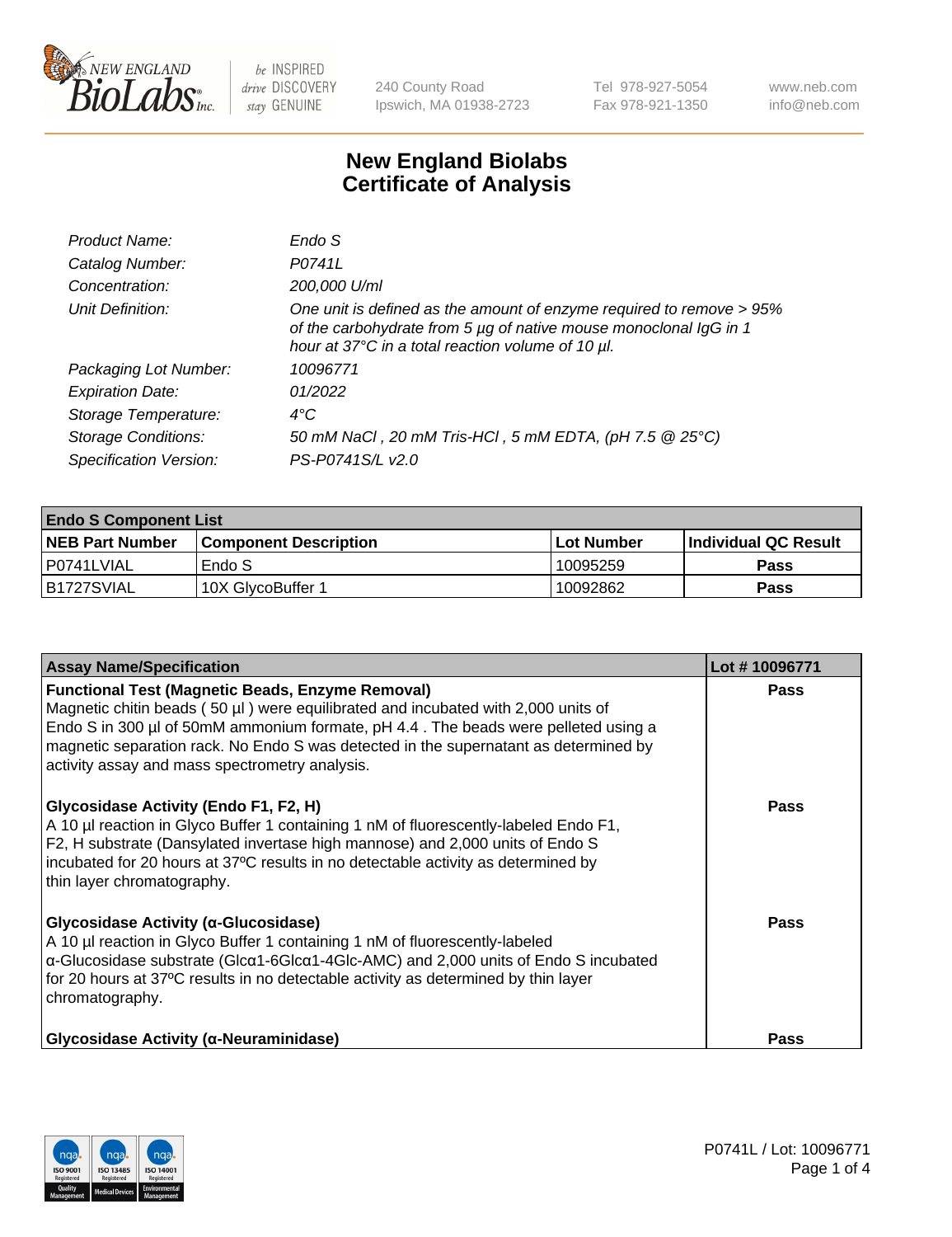

240 County Road Ipswich, MA 01938-2723 Tel 978-927-5054 Fax 978-921-1350 www.neb.com info@neb.com

| <b>Assay Name/Specification</b>                                                                                                                                                                                                                                                                                                       | Lot #10096771 |
|---------------------------------------------------------------------------------------------------------------------------------------------------------------------------------------------------------------------------------------------------------------------------------------------------------------------------------------|---------------|
| A 10 µl reaction in Glyco Buffer 1 containing 1 nM of fluorescently-labeled<br>α-Neuraminidase substrate (Neu5Acα2-3Galβ1-3GlcNAcβ1-3Galβ1-4Glc-AMC) and 2,000<br>units of Endo S incubated for 20 hours at 37°C results in no detectable activity as<br>determined by thin layer chromatography.                                     |               |
| Glycosidase Activity (α1-2 Fucosidase)<br>A 10 µl reaction in Glyco Buffer 1 containing 1 nM of fluorescently-labeled<br>α-Fucosidase substrate (Fucα1-2Galβ1-4Glc-AMC) and 2,000 units of Endo S incubated<br>for 20 hours at 37°C results in no detectable activity as determined by thin layer<br>chromatography.                  | <b>Pass</b>   |
| Glycosidase Activity (α1-3 Fucosidase)<br>A 10 µl reaction in Glyco Buffer 1 containing 1 nM of fluorescently-labeled<br>α-Fucosidase substrate (Fucα1-3Galβ1-4GlcNAcβ1-3Galβ1-4Glc-AMC) and 2,000 units of<br>Endo S incubated for 20 hours at 37°C results in no detectable activity as<br>determined by thin layer chromatography. | <b>Pass</b>   |
| Glycosidase Activity (a1-3 Galactosidase)<br>A 10 µl reaction in Glyco Buffer 1 containing 1 nM of fluorescently-labeled<br>α-Galactosidase substrate (Galα1-3Galβ1-4GlcNAc-AMC) and 2,000 units of Endo S<br>incubated for 20 hours at 37°C results in no detectable activity as determined by<br>thin layer chromatography.         | Pass          |
| Glycosidase Activity (α1-3 Mannosidase)<br>A 10 µl reaction in Glyco Buffer 1 containing 1 nM of fluorescently-labeled<br>α-Mannosidase substrate (Manα1-3Manβ1-4GlcNAc-AMC) and 2,000 units of Endo S<br>incubated for 20 hours at 37°C results in no detectable activity as determined by<br>thin layer chromatography.             | <b>Pass</b>   |
| Glycosidase Activity (α1-6 Galactosidase)<br>A 10 µl reaction in Glyco Buffer 1 containing 1 nM of fluorescently-labeled<br>α-Galactosidase substrate (Galα1-6Galα1-6Glcα1-2Fru-AMC) and 2,000 units of Endo S<br>incubated for 20 hours at 37°C results in no detectable activity as determined by<br>thin layer chromatography.     | <b>Pass</b>   |
| Glycosidase Activity (α1-6 Mannosidase)<br>A 10 µl reaction in Glyco Buffer 1 containing 1 nM of fluorescently-labeled<br>α-Mannosidase substrate (Μanα1-6Μanα1-6(Μanα1-3)Man-AMC) and 2,000 units of Endo S<br>incubated for 20 hours at 37°C results in no detectable activity as determined by<br>thin layer chromatography.       | <b>Pass</b>   |
| Glycosidase Activity (α-N-Acetylgalactosaminidase)<br>A 10 µl reaction in Glyco Buffer 1 containing 1 nM of fluorescently-labeled                                                                                                                                                                                                     | <b>Pass</b>   |

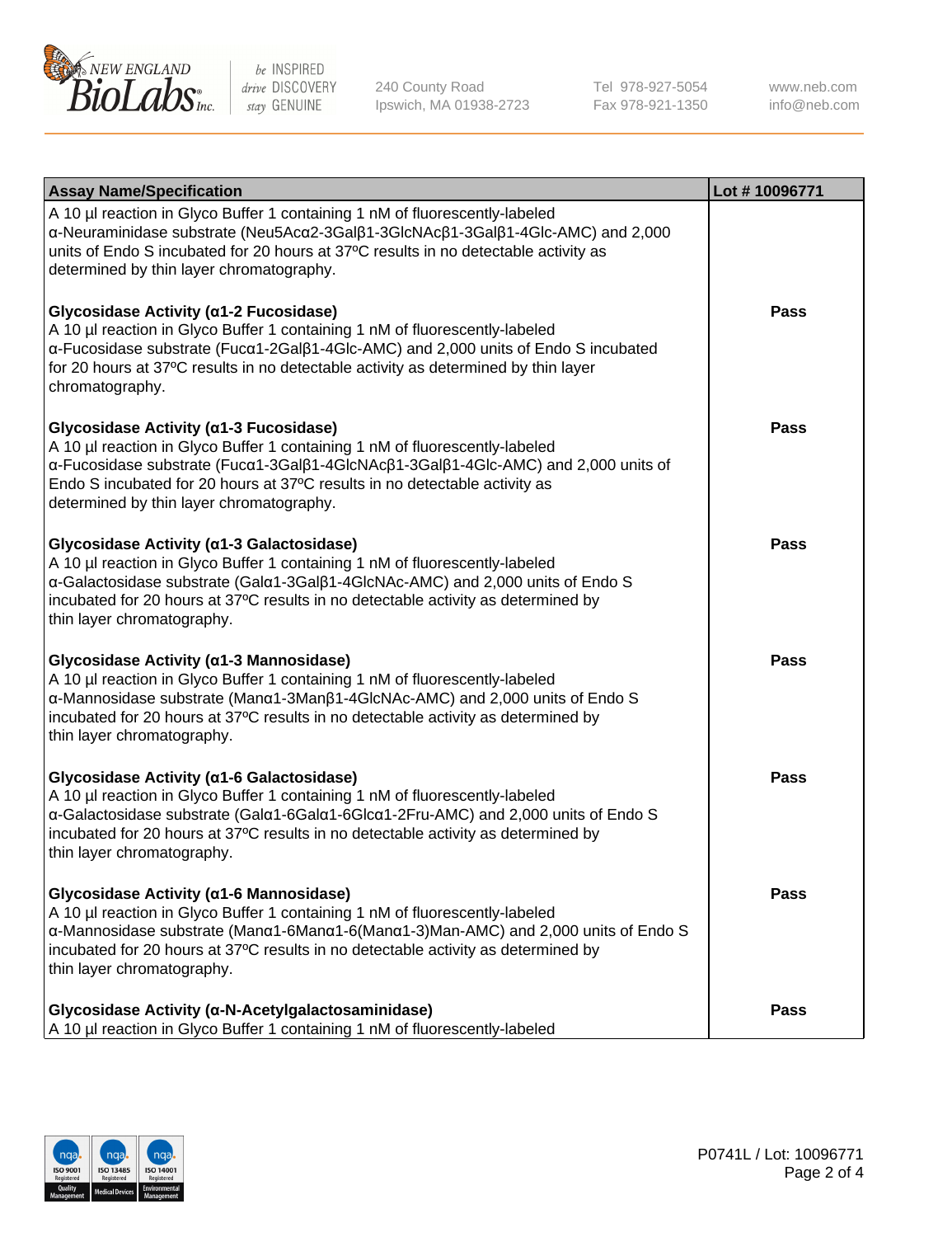

240 County Road Ipswich, MA 01938-2723 Tel 978-927-5054 Fax 978-921-1350

www.neb.com info@neb.com

| <b>Assay Name/Specification</b>                                                                                                                                                                                                                                                                                                                                             | Lot #10096771 |
|-----------------------------------------------------------------------------------------------------------------------------------------------------------------------------------------------------------------------------------------------------------------------------------------------------------------------------------------------------------------------------|---------------|
| α-N-Acetylgalactosaminidase substrate (GalNAcα1-3(Fucα1-2)Galβ1-4Glc-AMC) and 2,000<br>units of Endo S incubated for 20 hours at 37°C results in no detectable activity as<br>determined by thin layer chromatography.                                                                                                                                                      |               |
| <b>Glycosidase Activity (β-Mannosidase)</b><br>A 10 µl reaction in Glyco Buffer 1 containing 1 nM of fluorescently-labeled<br>$\beta$ -Mannosidase substrate (Man $\beta$ 1-4Man $\beta$ 1-4Man-AMC) and 2,000 units of Endo S incubated<br>for 20 hours at 37°C results in no detectable activity as determined by thin layer<br>chromatography.                           | <b>Pass</b>   |
| <b>Glycosidase Activity (β-Xylosidase)</b><br>A 10 µl reaction in Glyco Buffer 1 containing 1 nM of fluorescently-labeled<br>$\beta$ -Xylosidase substrate (Xyl $\beta$ 1-4Xyl $\beta$ 1-4Xyl $\beta$ 1-4Xyl-AMC) and 2,000 units of Endo S<br>incubated for 20 hours at 37°C results in no detectable activity as determined by<br>thin layer chromatography.              | Pass          |
| <b>Glycosidase Activity (β1-3 Galactosidase)</b><br>A 10 µl reaction in Glyco Buffer 1 containing 1 nM of fluorescently-labeled<br>β-Galactosidase substrate (Galβ1-3GlcNAcβ1-4Galβ1-4Glc-AMC) and 2,000 units of Endo<br>S incubated for 20 hours at 37°C results in no detectable activity as determined by<br>thin layer chromatography.                                 | <b>Pass</b>   |
| <b>Glycosidase Activity (β1-4 Galactosidase)</b><br>A 10 µl reaction in Glyco Buffer 1 containing 1 nM of fluorescently-labeled<br>$\beta$ -Galactosidase substrate (Gal $\beta$ 1-4GlcNAc $\beta$ 1-3Gal $\beta$ 1-4Glc -AMC) and 2,000 units of Endo<br>S incubated for 20 hours at 37°C results in no detectable activity as determined by<br>thin layer chromatography. | <b>Pass</b>   |
| <b>Glycosidase Activity (β-N-Acetylgalactosaminidase)</b><br>A 10 µl reaction in Glyco Buffer 1 containing 1 nM of fluorescently-labeled<br>β-N-Acetylgalactosaminidase substrate (GalNAcβ1-4Galβ1-4Glc-AMC) and 2,000 units of<br>Endo S incubated for 20 hours at 37°C results in no detectable activity as<br>determined by thin layer chromatography.                   | <b>Pass</b>   |
| <b>Protease Activity (SDS-PAGE)</b><br>A 20 µl reaction in 1X Glyco Buffer 1 containing 24 µg of a standard mixture of<br>proteins and a minimum of 2,000 units of Endo S incubated for 20 hours at 37°C,<br>results in no detectable degradation of the protein mixture as determined by<br>SDS-PAGE with Coomassie Blue detection.                                        | Pass          |
| <b>Protein Purity Assay (SDS-PAGE)</b><br>Endo S is ≥ 95% pure as determined by SDS-PAGE analysis using Coomassie Blue<br>detection.                                                                                                                                                                                                                                        | <b>Pass</b>   |